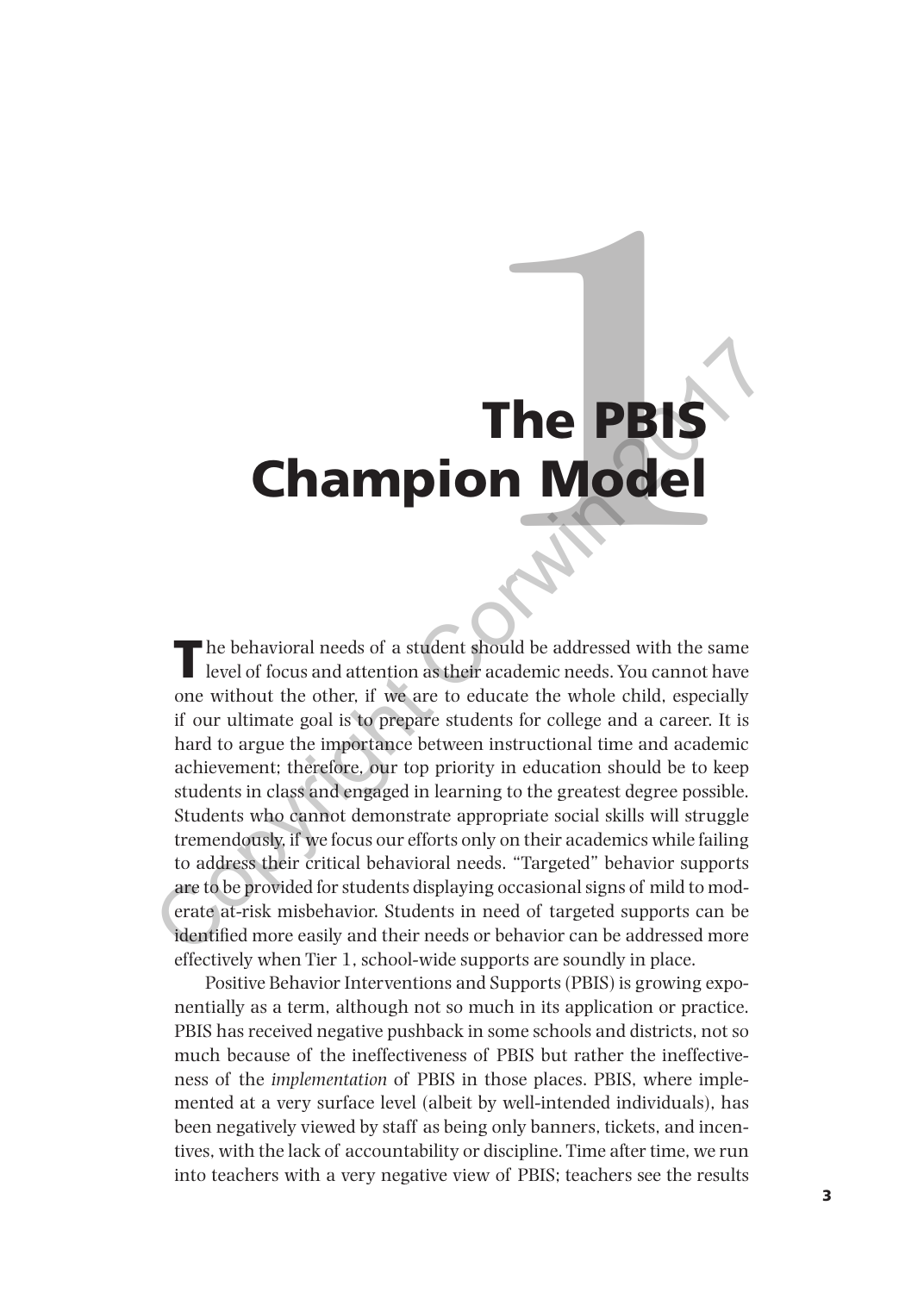## 4 • Part I: Overview

of ineffective implementation as a reflection of the system rather than its implementation. If all ten markers in *The PBIS Tier One Handbook* are not in place, you are not doing PBIS. Also, don't get caught up with the semantics. Call it what you want (i.e., Response to Intervention [RTI] behavior or Multi-Tiered System of Supports [MTSS] behavior), but the question remains: Do you have a system of multiple, increasingly intensive tiers of support for students who struggle with their behavior?

The PBIS Champion Model, as a framework, is designed to help educators work together through a problem-solving model to provide an equitable education; support academic and behavior needs in a systematic way that addresses the needs of *all* students; and align the entire system of initiatives, supports, and resources; while implementing continuous improvement processes across all levels of the system. How do we do this in our schools? Where do we start? How do we strengthen our implementation of existing systems to address all of these components?

You will need to assess your current state prior to beginning this work. Most decisions within this framework are made by teams (site leadership teams, student support teams, or grade-level teams). To assess your current state and to ensure coherence throughout your system, work with a wide representation of staff/team members in your school across multiple grade levels using the following process: Ask each of the selected team members to list all initiatives/interventions in each tier provided for both the academic and behavior systems in your school. *Note:* This also includes Special Education, Gifted/Gate, English Language Development, etc. After the list is created, answer the following questions as a team for each item listed: The Pisis Champion Model, as a ranework, is acespied to neip equal-<br>tors work together through a problem-solving model to provide an equi-<br>table education; support academic and behavior needs in a systematic<br>way that addre

Who? (Criteria to get in and out, which students are served?) What? (What do the students receive in the intervention?) How? (Who is delivering the intervention? How often?)

Measured? (How is the intervention monitored for effectiveness/fidelity? How often?)

When at least 80 percent of your staff staff can clearly articulate the response to these four questions within each intervention or initiative implemented in all three tiers, then your school will be on the right track for creating tiered systems that will sustain and align to this framework. This process will inform your system as to where adequate training/support is needed as well as where to refine and enhance based on the continuous monitoring through the use of accurate data. Creating a behavior system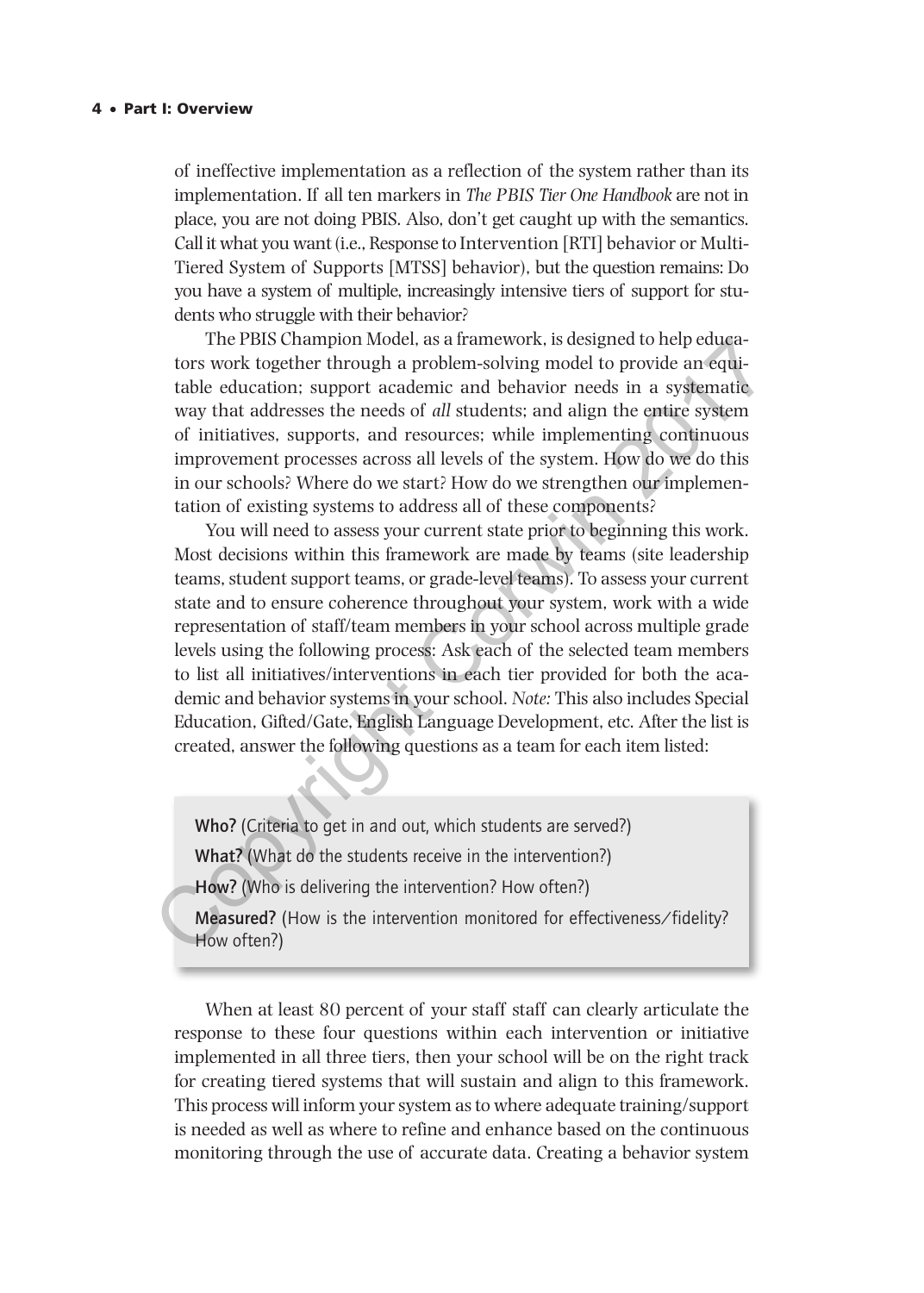aligned with this framework will take time and hard work. The work is never done; it will require ongoing effort based on the needs of your school. In order for this type of systematic framework to succeed, implementation and nurturing of the academic/behavior systems in the school need to be a top priority. Academic and behavior systems are very connected; you can't focus on one and not the other. Therefore, the PBIS Champion Model will enhance your system to support *all* students.

The PBIS Champion Model is a comprehensive systems approach for the design and delivery of PBIS in a school. This action-oriented framework provides *quality criteria* and *how-to steps* for developing, implementing, monitoring, and sustaining each level of the system: Bronze (Tier 1), Silver (Tier 2), and Gold (Tier 3). Each tier in the system consists of three categories: Category A—markers, Category B—characteristics, and Category C—academic and behavioral goals, and the work of the PBIS Team. Each category is composed of quality criteria and a set of defined actions. A brief overview of the quality criteria for each tier is provided with a quick glimpse of what a Champion Model school looks like in each level (Bronze, Silver, and Gold).

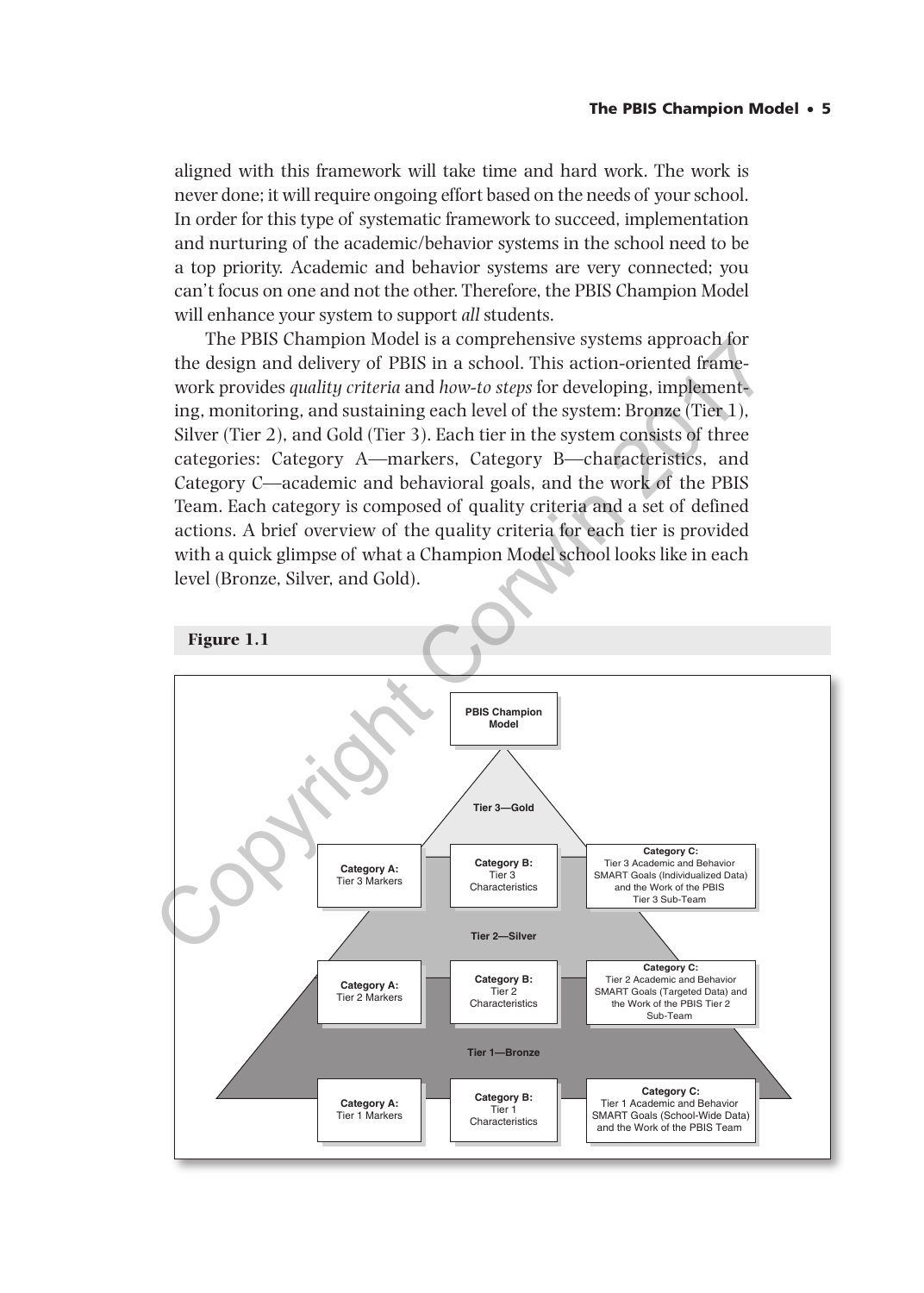# 6 • Part I: Overview

From our experience, most school administrators/staff indicate their school has some degree of a system in place to reactively respond to a student's behavior challenges, but many concede that they struggle implementing effective Tier 2 and Tier 3 behavior systems. The PBIS Champion Model Framework will help you gather baseline information and provide a set of criteria for establishing effective tiered systems in your school. Answer the following questions based on your school's current state as a baseline:

| rent state as a baseline:                                                               |
|-----------------------------------------------------------------------------------------|
|                                                                                         |
| Can the school administration/staff articulate the importance of connecting academics   |
| and behavior when working with students? Explain:                                       |
|                                                                                         |
|                                                                                         |
|                                                                                         |
| Are similar resources allocated to both academic and behavioral supports? Explain:      |
|                                                                                         |
|                                                                                         |
|                                                                                         |
|                                                                                         |
| Can the administration/staff articulate what is expected of them at the classroom level |
| (Tier 1) as they are providing academic supports? Explain:                              |
|                                                                                         |
|                                                                                         |
|                                                                                         |

*Can the administration/staff articulate what is expected of them at the classroom level (Tier 1) as they are providing behavioral supports? Explain:*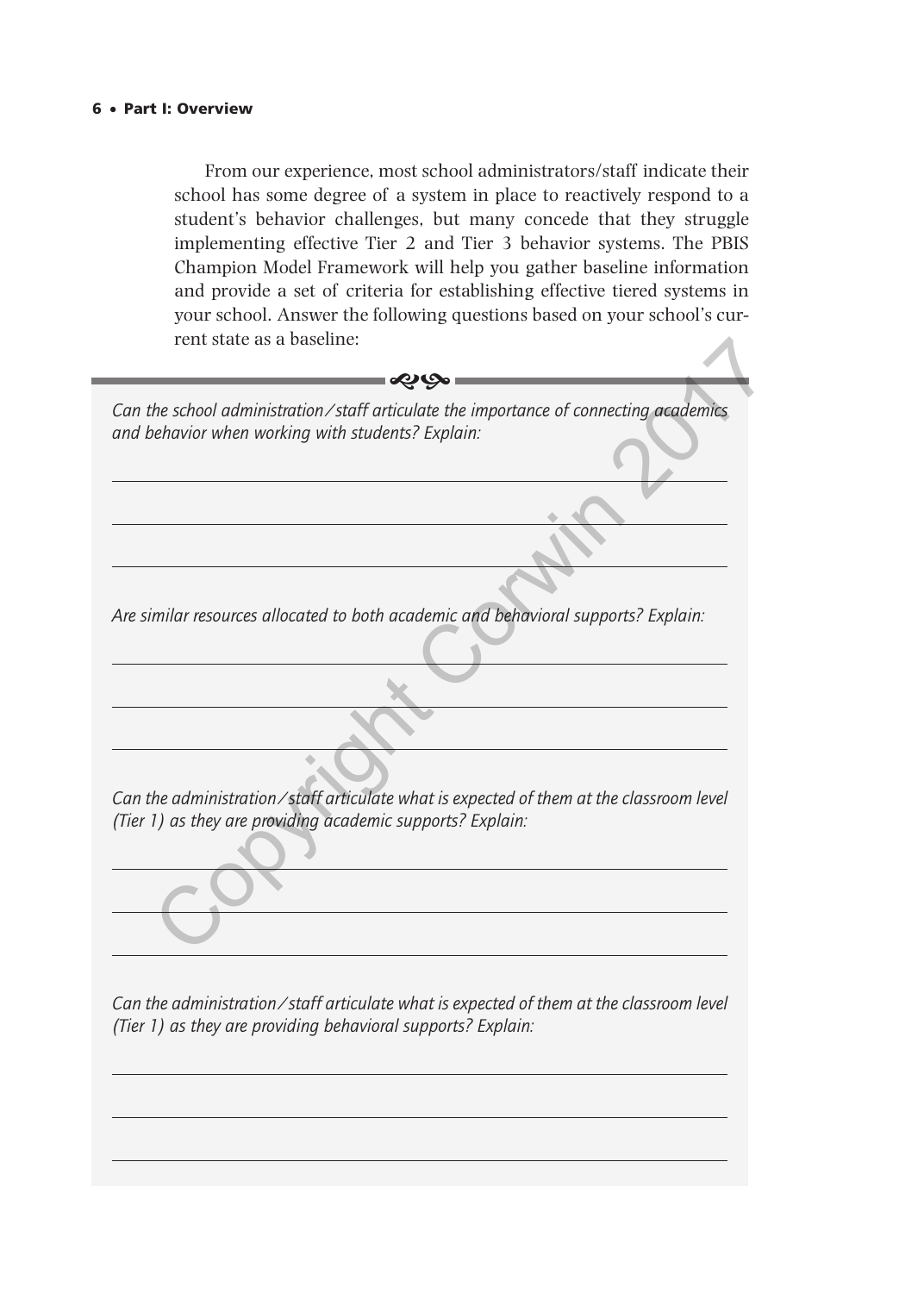# The PBIS Champion Model • 7

*Can the administration/staff articulate what is available for targeted or at-risk (Tier 2) academic interventions at the school for students not responding to the classroom supports alone? Explain: Can the administration/staff articulate what is available for targeted or at-risk (Tier 2) behavioral interventions at the school for students not responding to the classroom supports alone? Explain: Can the administration/staff articulate what is available for individualized (Tier 3) academic interventions (general education and special education) at the school for students not responding to the classroom level or targeted/at risk levels of intervention? Explain: Can the administration/staff articulate what is available for individualized (Tier 3) behav*ioral interventions (general education and special education) at the school for students not *responding to the classroom level or targeted/at risk levels of intervention? Explain:*  $\infty$ Can the administration/staff articulate what is available for targeted or<br>
(Tier 2) behavioral interventions at the school for students not responding to the<br>
noom supports alone? Explain:<br>
<br>
Can the administration/staff a

Having a solid, preventive Tier 1 behavior system in place (see *The PBIS Tier One Handbook*) for a comprehensive guide, coupled with an innovative response to students who misbehave (see *Don't Suspend Me!: An Alternative Discipline Toolkit*) will be critical for the success of the work in this book.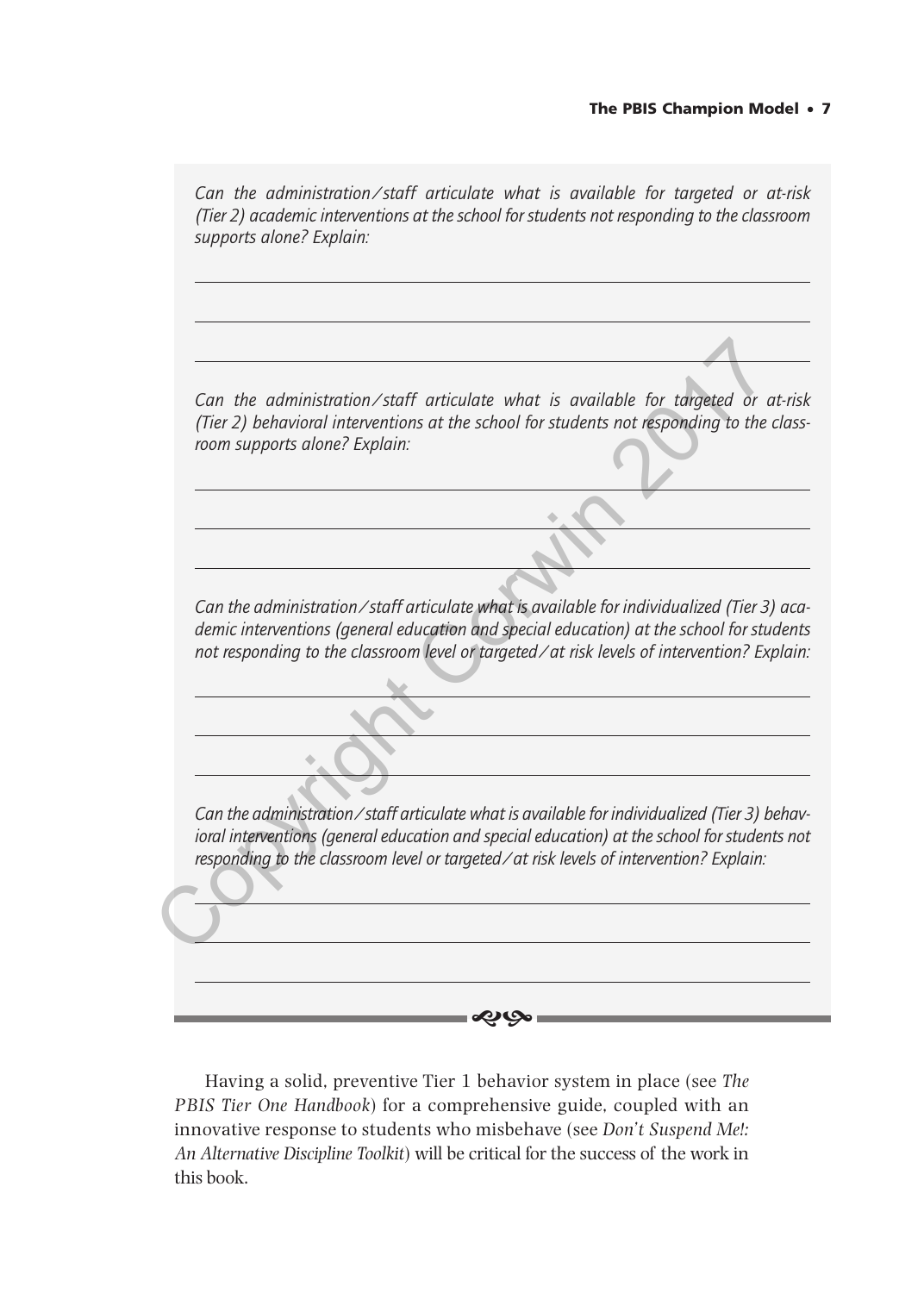## 8 • Part I: Overview

*Ask yourself this question:* **Do you have the ABCs of PBIS Tier 1 implementation in place?** If the answer to this question is No or you do not know what the ABCs of PBIS Tier 1 are, utilize *The Tier One Handbook* to build your foundation first, before delving into Tier 2 markers for the best outcomes.

*Why is this recommended?* Through our professional experience of working with schools on implementation of both academic and behavior RTI, MTSS, and tiered-school interventions in general, we can say with confidence that if PBIS/the PBIS Champion Model is not implemented with fidelity in each tier, it will result in insufficient Tier 2 interventions, with too many students overidentified as needing them. Often, we find this is connected to inadequate leadership, fixed beliefs regarding discipline, and/or ineffective school systems (academic/behavior) missing critical key markers of implementation. Without a foundation of Tier 1 in place, you will encounter the following most common red flags, which will negatively impact your implementation of an effective Tier 2 system.

Here are the leading red flags connected with poor PBIS implementation:

**PBIS referred to as a program—If PBIS** is referred to as a program, the perception from the teachers and staff will be "this too shall pass." PBIS needs to be referred to as the behavior side of the school system; behavior RTI.

**Lack of administrator buy-in**—Administrators who do not believe in the fundamental markers necessary to implement a comprehensive behavior system will produce a staff who does not believe in the fundamental markers and will quickly return to the old way of responding to misbehavior—the easier way. Another common buy-in error is an administrator assuming everything is already being done with fidelity at their school when it is not. This is the toughest red flag to address, because it can involve bruised egos and difficult conversations. It also requires intervention from the district office or an immediate supervisor to ensure the administrator knows implementation is not optional, and even the best school systems need to continuously assess and improve. MISS, and terre-school unterventions in general, we can say with com-<br>thence that if PBIS/the PBIS Champion Model is not implemented with fidel-<br>ity n each tier, it will result in insulficient Tier 2 interventions, with t

**Administrators not understanding all tiers of implementation—** Administrators who do not understand the complexity of implementation in each tier (school-wide, targeted/at-risk, and individualized) struggle to build and sustain PBIS at model levels. We commonly see principals send other site representatives to trainings and/or PBIS team meetings while they themselves cannot fully articulate the system they are hoping to design and implement.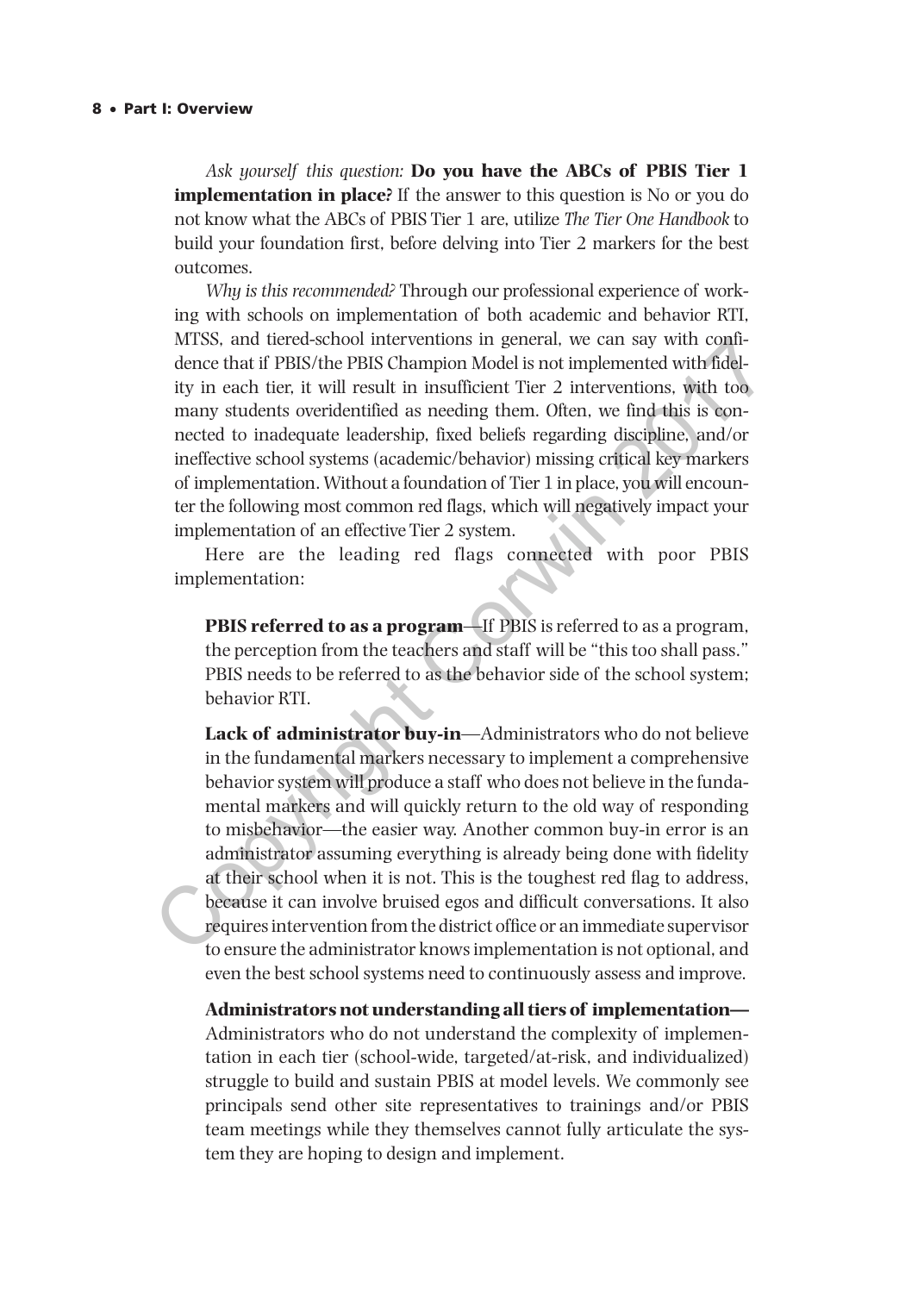**Teacher and staff misunderstanding of PBIS implementation—** If teachers and staff are not properly trained on the markers of implementation, the goals and outcomes of implementation, and the reasons for why it is necessary to implement, they will have a shallow understanding of what PBIS means. A shallow understanding will produce those who refer to PBIS as only tickets, incentives, banners, and no discipline. If a staff defines PBIS only in this way, it is evident they do not understand that PBIS is an RTI behavior framework.

**Lack of appropriate communication with staff about alternative discipline**—When teachers and staff are not supported adequately with discipline, they will blame PBIS for not punishing students. This is a game-changing red flag and indicates the following:

- Collaboration and communication is not taking place with regard to discipline in a timely manner
- The expectation and culture of the school has still not shifted to the belief of helping *all* students learn and behave

To reiterate, in most cases, it is not PBIS that is not working, it is the *implementation* of PBIS that is not working. Tighten up implementation of Tier 1 before moving on to Tier 2 for the best outcomes.

they do not understand that PBIS is an KII behavior framework.<br> **Lack of appropriate communication with staff about alternative discipline**—When teachers and staff are not supported adequately with discipline, they will bl